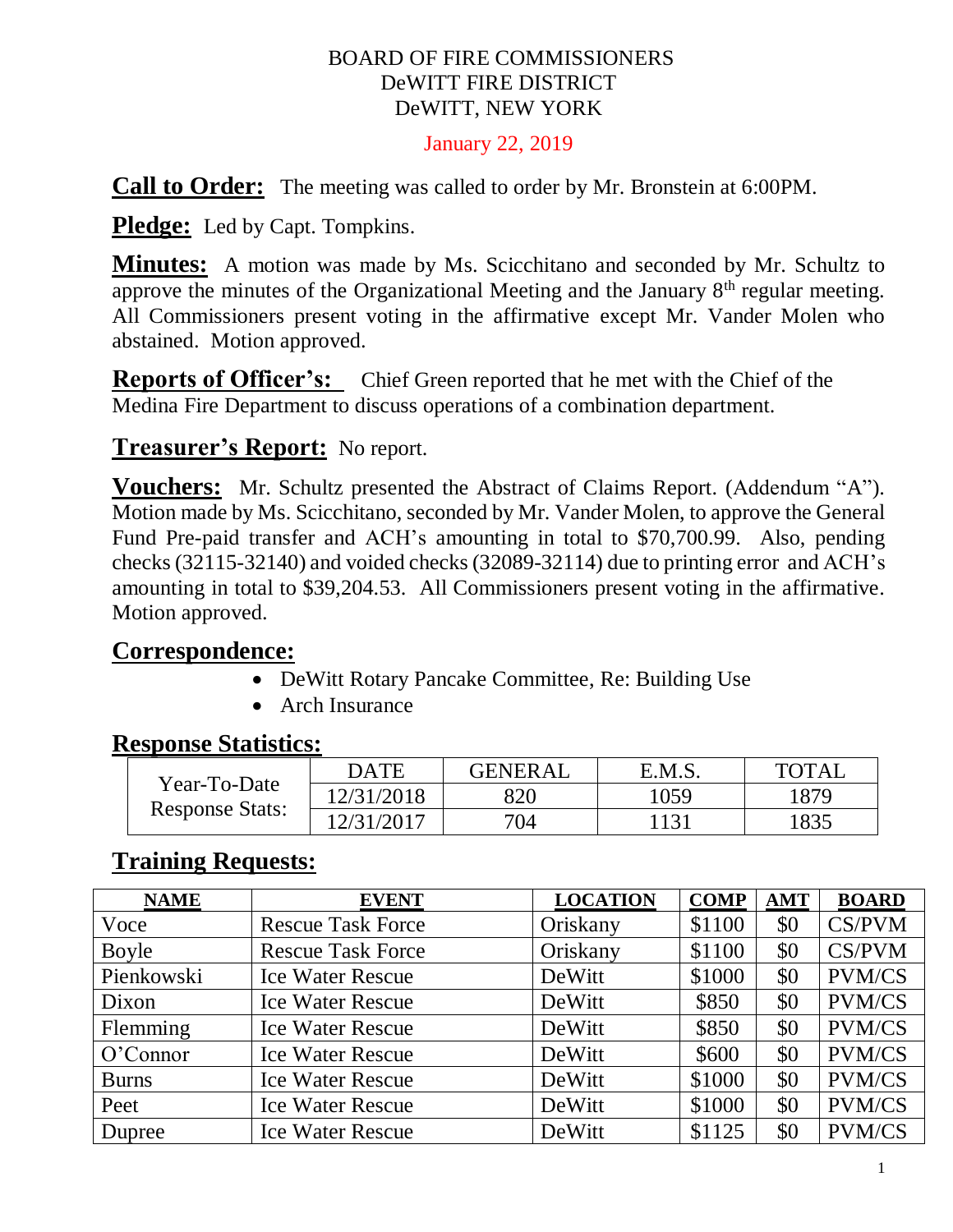# **COMMITTEE REPORTS:**

### **Apparatus and Equipment:** No report. **Buildings and Grounds:** No report.

Finance: Mr. Schultz reported that the District received a check from Arch Insurance in the amount of \$5,756.29. This check represents a refund of premiums paid in past years and is part of a settlement between NY State and Arch Insurance.

**Long-Range Planning:** No report.

**Personnel/Staffing**: No report.

**Legal:** No report.

# **OLD BUSINESS:**

## **New Floor Machine**

Chief Green re-introduced the quote for a new floor machine. At the last meeting, he presented quotes for a new machine that were all in excess of \$7,500. He was asked to get quotes on a smaller machine. He did obtain a quote for a smaller machine but was cautioned by the distributor that the smaller machine lacked the appropriate drum to clean the type of luxury vinyl tile that was installed. After a discussion, the purchase of a new machine was tabled.

## **Records Management Policy:**

Chief Green presented a Records Management Policy. A motion was made by Mr. Vander Molen and seconded by Ms. Scicchitano to adopt the policy. All Commissioners present voting affirmative. Motion approved.

# **NEW BUSINESS:**

# **Building Use:**

A motion was made by Ms. Scicchitano, seconded by Mr. Vander Molen, to approve a building use request from the DeWitt Rotary Pancake Day Committee to use the large conference room on January 26, February 16, March 23, and April 27 from 9:00AM-10:30AM, with no deposit required. All Commissioners present voted in the affirmative. Motion approved.

# **EMS Tablets:**

Chief Green presented several quotes to purchase two (2) new Surface Pro tablets with protective cases and two-year protection plans. Quotes were received from New Egg Business for \$1,976.14, Best Buy for \$2,137.96 and Amazon.com for \$1,994.52. A motion was made by Mr. Vander Molen and seconded by Ms. Scicchitano to place the order with New Egg Business at a cost not to exceed \$1,976.14. All Commissioners present voting affirmative. Motion approved.